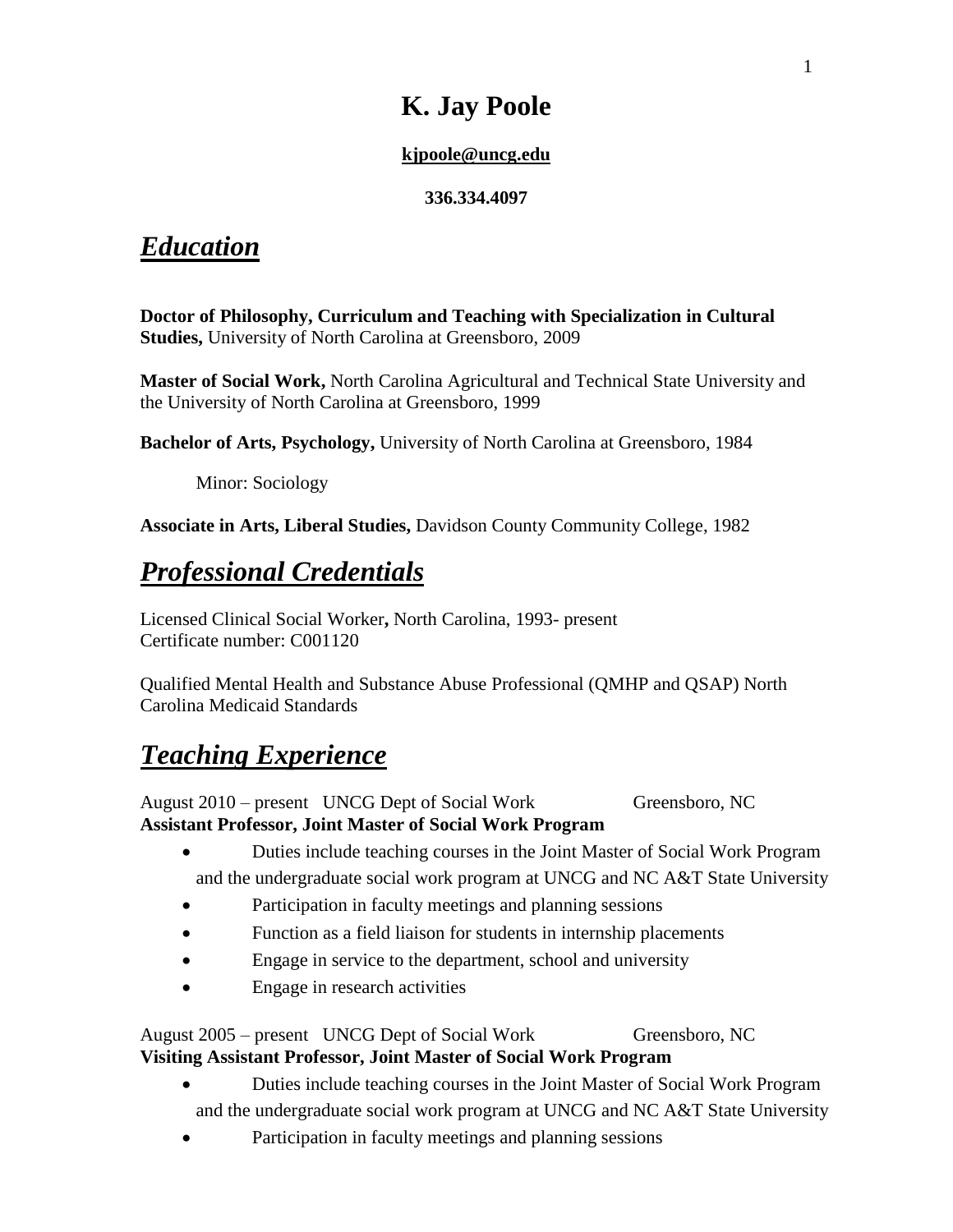- Function as a field liaison for students in internship placements
- Engage in service to the department, school and university
- Engage in research activities

#### June 2008-July2008 UNC-Chapel Hill Winston Salem, NC **Adjunct, Master of Social Work Program**

 Duties include teaching a graduate level research course in the summer session of the Master of Social Work Program

#### August 2004 – August 2005 UNCG Dept of Social Work Greensboro, NC **Lecturer, Joint Master of Social Work Program**

- Duties include teaching four courses in the Joint Master of Social Work Program
- Participation in faculty meetings and planning sessions
- Function as a field liaison for students in internship placements

#### Jan 2004 – May 2004 UNCG Dept of Social Work Greensboro, NC **Adjunct faculty for UNCG BSW program**

Teach research methods to juniors and seniors in the BSW program

| $2001 - 2003$ | Joint Master of Social Work Program | Greensboro, NC |
|---------------|-------------------------------------|----------------|
|---------------|-------------------------------------|----------------|

#### **Adjunct Faculty for UNCG and NC A&T University**

• Teach a variety of courses to MSW candidates including research methods, policy analysis, and field supervision and seminar

# *Administrative Experience*

2009-2010 JMSW Program Greensboro, NC

### **Interim Co-Director**

- Oversee administrative aspects of the Joint MSW program including budget and programming aspects
- Develop and lead faculty meetings/agendas
- Support faculty initiatives and program development

#### 2007-present JMSW Program Greensboro, NC

### **Principal Investigator/Project Supervisor CSWEI**

- Oversee administrative aspects of the Congregational Social Work Education Initiative including budget and programming aspects
- Provide direct supervision to the Project Director
- Engage in program planning, sustainability, and dissemination efforts

# *Professional Experience*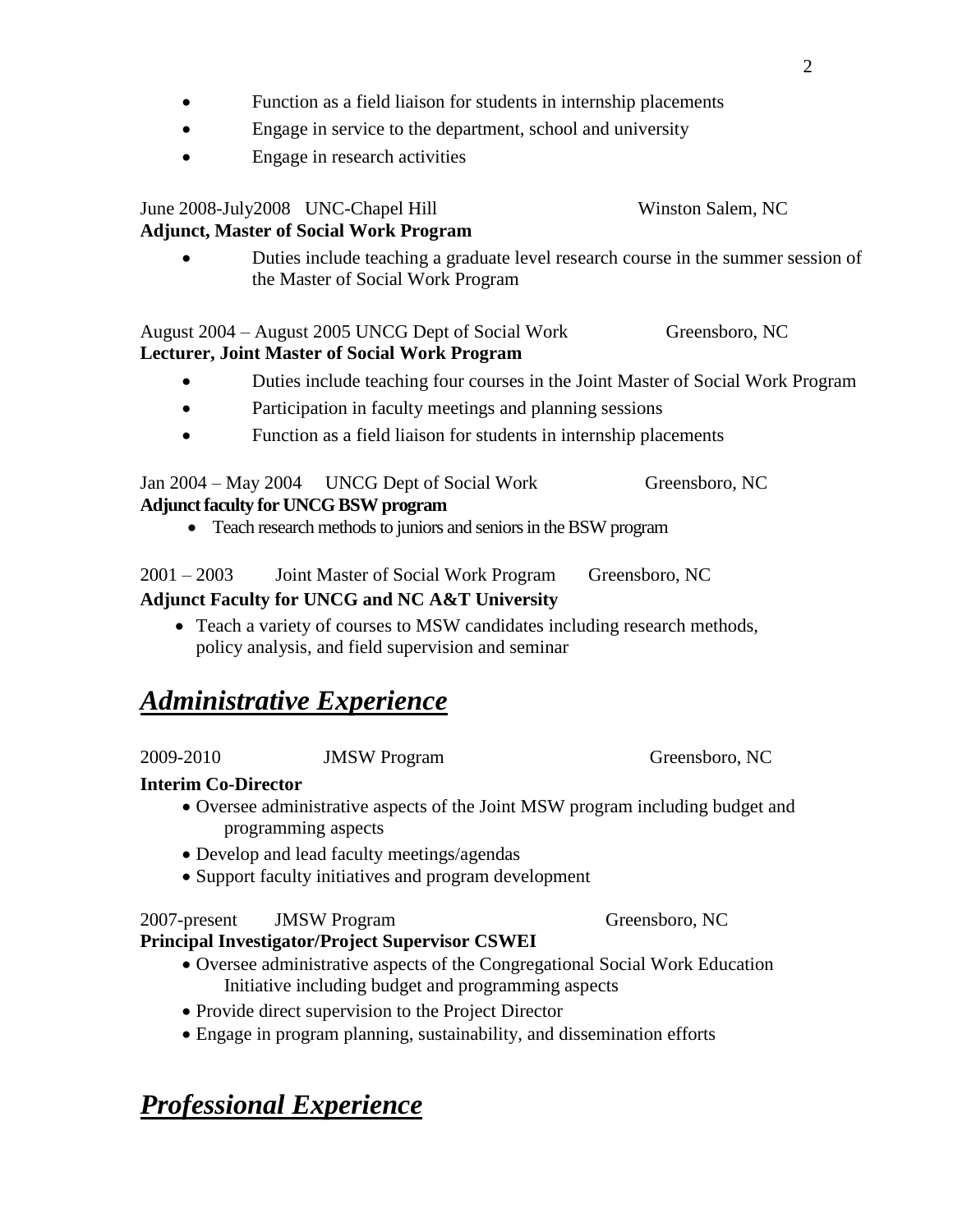2002 – present Therapeutic Alternatives, Inc. Randleman, N**C**

#### **Clinical Consultant**

- Oversee clinical aspects of the development and implementation of the Geriatric Specialty Teams
- Provide clinical consultation regarding other programs operated by the agency
- Chair, Consumer Rights Committee September 2006 to present

| May 1999 – present | Claes & Associates | Greensboro, NC |
|--------------------|--------------------|----------------|
|                    |                    |                |

#### **Private practice provider of clinical social work services**

- Provide clinical social work services in a private setting
- Provide clinical supervision to P-LCSW candidates

1998 - 2001 Randolph County Mental Health Asheboro, NC

#### **Quality Improvement Specialist**

- Provide policy analysis and revision
- Design and conduct training on clinical and administrative topics
- Conduct analysis and generate reports regarding clinical and program outcomes
- Guest speaker for two classes in the JMSW at NC A&T and UNCG
- Clinical supervision and training for case management services and a P-LCSW candidate
- Provide clinical services on an as needed basis in Crisis Services and Child and Youth Services

1988 - 1997 Randolph County Mental Health Asheboro, NC

#### **Clinical Social Worker**

- Provided out patient clinical services including diagnosis and treatment to adults
- Experience with a wide variety of clinical syndromes and diagnoses
- Experience with substance abuse and multiply diagnosed individuals
- Guest speaker in undergraduate social work classes at UNCG

1987 - 1988 Randolph County Mental Health Asheboro, NC

#### **Director of Walker Treatment Center**

- Managed a four bed non-hospital medical detoxification and crisis facility
- Provided clinical supervision and training to nurses and health care technicians
- Managed the Transitional Living program

#### 1984 - 1987 Randolph County Mental Health Asheboro, NC

#### **Social Worker I and Health Care Technician**

- Monitored treatment and progress of persons withdrawing from substances
- Worked in a day treatment setting with severely and persistently mentally ill adults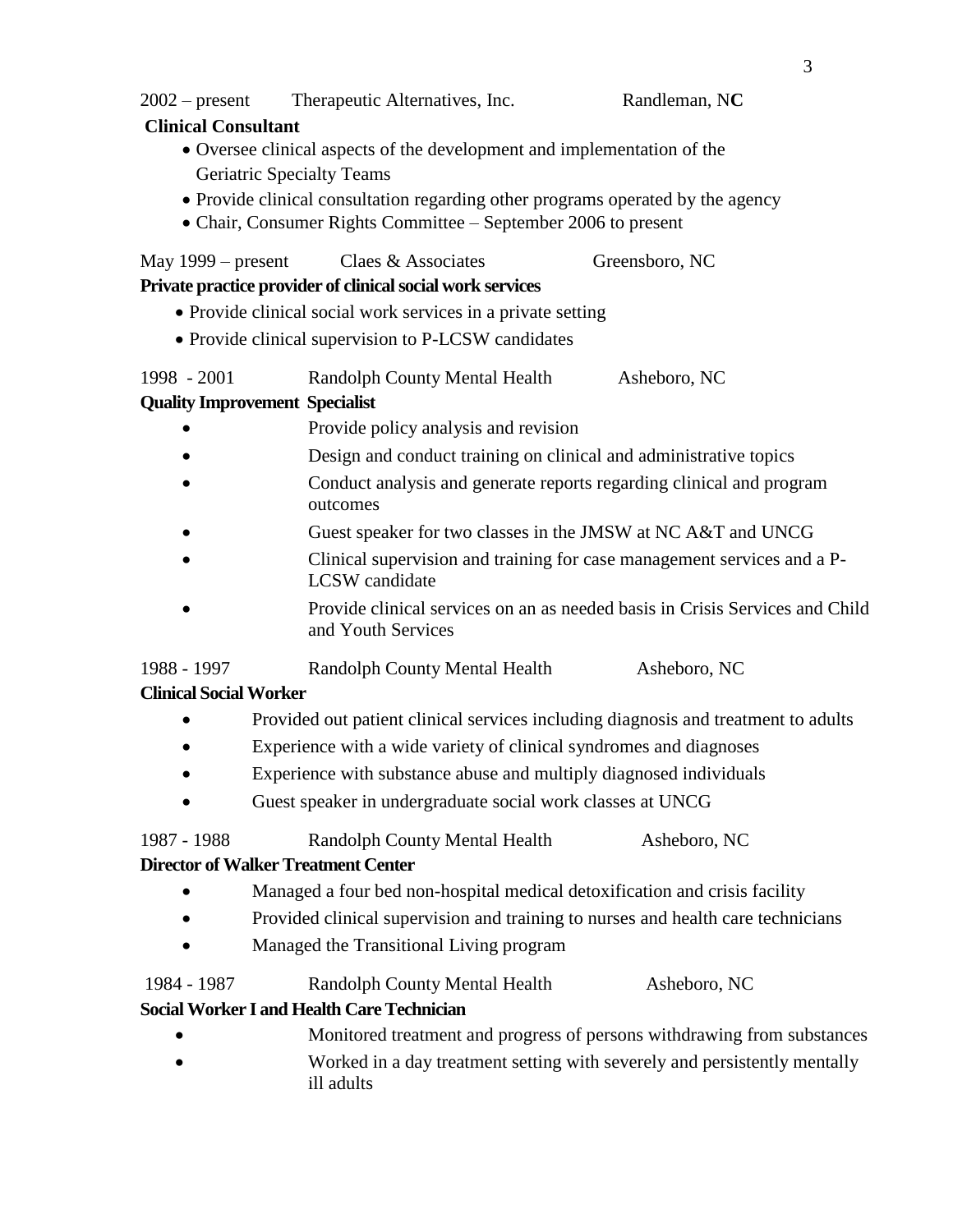### *Publications*

- Poole, J. and Church, M. (in press). Making the personal political in the classroom: Possibilities for activist pedagogies. *South Atlantic Philosophy in Education Society 2011 Yearbook.*
- Poole, J. (2012). Intentional collaboration: Addressing transitions in care for people with severe and persistent mental illnesses. *North Carolina Journal of Medicine*, 73(1), 55-57.
- Poole, J. (in press). Loving my sissy self: Being queer in the southern United States. In Yakali-Camoglu, D. (Ed.) *Gender and Love: Constructions and Representations*. Oxfordshire England: Interdisciplinary-Net Press.
- Poole, J. (2011). Loving my sissy self: Being queer in the southern United States. 2011 Gender and Love Conference ebook available on line at http://www.interdisciplinary.net/wp-content/uploads/2011/08/poolegpaper.pdf
- Poole, J. (submitted 2011). Queer representations of gay males and masculinities in the media. *Sage Open Journal*.
- Poole, J. (2011). Sexualities in rural spaces: fundamentalism and conservatism as curriculum. *The International Journal of Humanities and Social Sciences, 1(15).*
- Poole, J. & Church, M. (2011). Out in class: Transformative experiences as pedagogy. *South Atlantic Philosophy in Education Society 2010 Yearbook.*
- Poole, J and Gause, C. (2011). Under construction: Sexual and gender identities in rural areas. In Lehtonen, J. (Ed.). *Sexualities in Education: A Reader*. New York: Peter Lang. pp.242-53
- Poole, J. (2010). "Quittin' time!": Exploring black masculinities in the film gone with the wind. *The Journal of Back Masculinity,* 1(1), 66-80
- Poole, J. (in press). Redneck sissy: Negotiating shame as a queer male in the rural south. In Whitlock, R. (Ed.). *South to a Queer Place: An Interdisciplinary Collection of Queer Lives and Southern Sensibilities*.
- Poole, J. (2010). Supervision and mentoring in human services: Gazing through feminist and critical lenses. *Michigan Family Review, 14(1), 60-70.*
- Poole, J., Pearson, A., Rife, J., and Moore, W. (2009). Developing community partnerships with religiously affiliated organizations to address aging needs: A case study of the congregational social work education initiative. *Social Work and Christianity: An International Journal,* 36 (2), 176-191.
- Poole, J. (2008). Psycho: Queering a Classic. In Morris, G. (Ed.). *Brightlights: A Queer Film Journal* available on-line at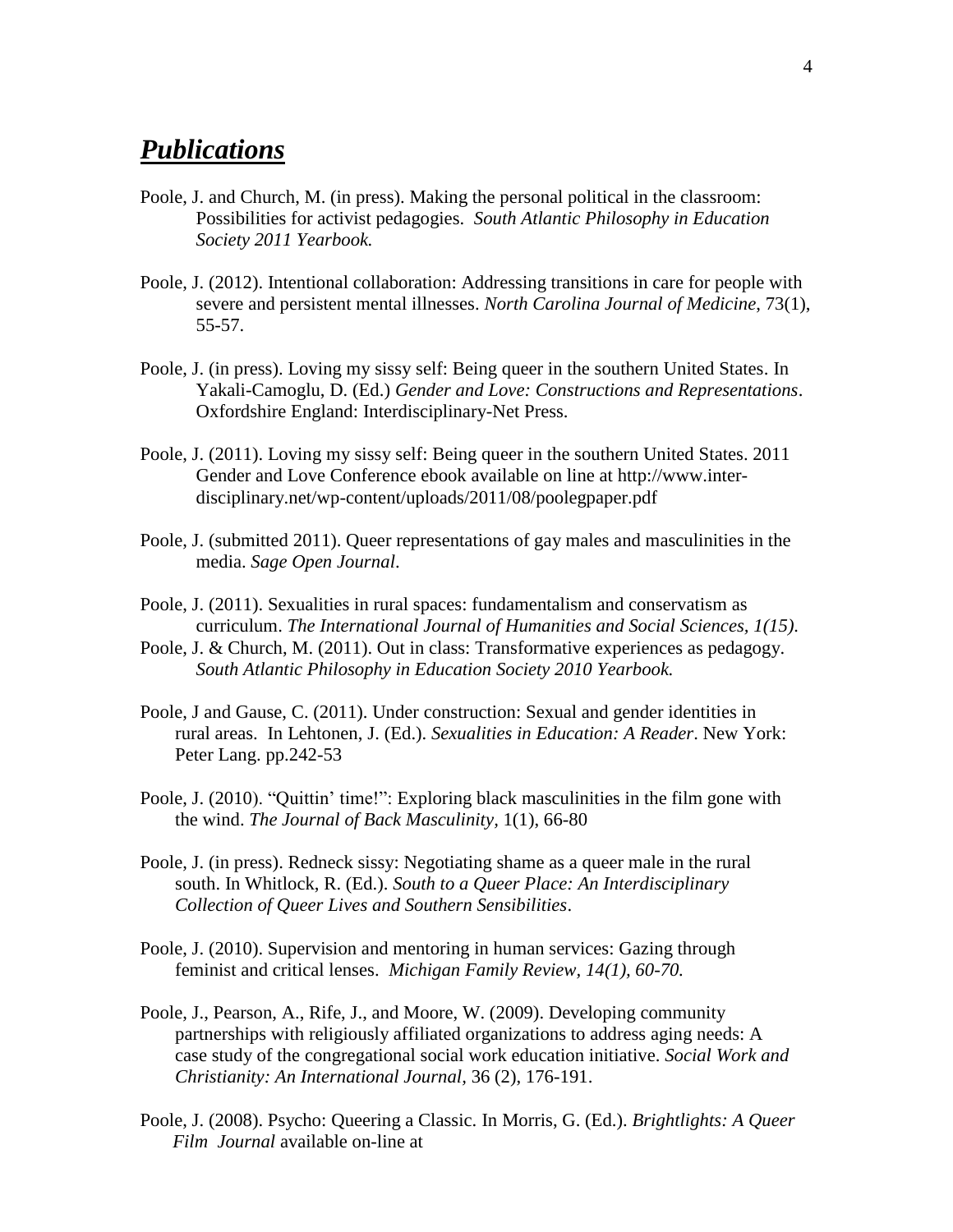http://www.brightlightsfilm.com/61/61psycho.html

- Poole, J. (2008). Redneck boys. In Steinberg, S. & Kehler, M. (Eds.) *Boy Culture: An Encyclopedia*. Westport, CT.: Greenwood Press.
- Poole, J. (2008). The impact of the faith-based and community initiative on rural mental health care. *Forum on Public Policy* available online at http://www.forumonpublicpolicy.com/papersum07.html .
- Rife, J, Moore, W., Moore, C. & Poole, J. (2007). Building competencies in gerontological social work: The congregational social work initiative. In *Conference proceedings 2007 Council on Social Work Education Gero Ed Conference*. On line at http://depts.washington.edu/geroctr/Center2/sub2\_3\_3GEF07.html
- Dennison, S., Poole, J., and Qaqish, B. (2007). Students' perceptions of social work: Implications for strengthening the image of social work among college students. *Social Work,* 52 (4),350-360.
- Poole, J. (2007). Good ol' boy: A tale of transformation in the rural south. In Shira Tarrant (Ed.)*Men speak out: views on gender, sex, and power*,. New York: Routledge.
- Poole, J. & Burrow, K. (2005). Brookstone haven: Providing residential services for the dually diagnosed in the environment of mental health reform. In A. Poindexter (Ed.), *Proceedings from the 22nd Annual Conference & Exhibit Show, From Genes to Policy: The Many Faces of Dual Diagnosis*, October 26-29 New York: NADD Press.
- Poole, J., Burrow, K. & Church, M. (2003). *Mental illness and the elderly: A training Manual for Residential Facility Staff,* Randleman, N.C.: Self Published .

## *Editorial Activities*

2010-2012, Editorial Board for the *Journal of Black Masculinity*

May 2008, Reviewer for the *Journal of Lesbian Studies*.

# *Scholarly Presentations*

Moore, W., Poole, J., Pearson, A., (2012). *A new collaborative model: A report on the congregational social work education initiative*. Southern Gerontological Society Annual Conference, Nashville, NC. April 21, 2012.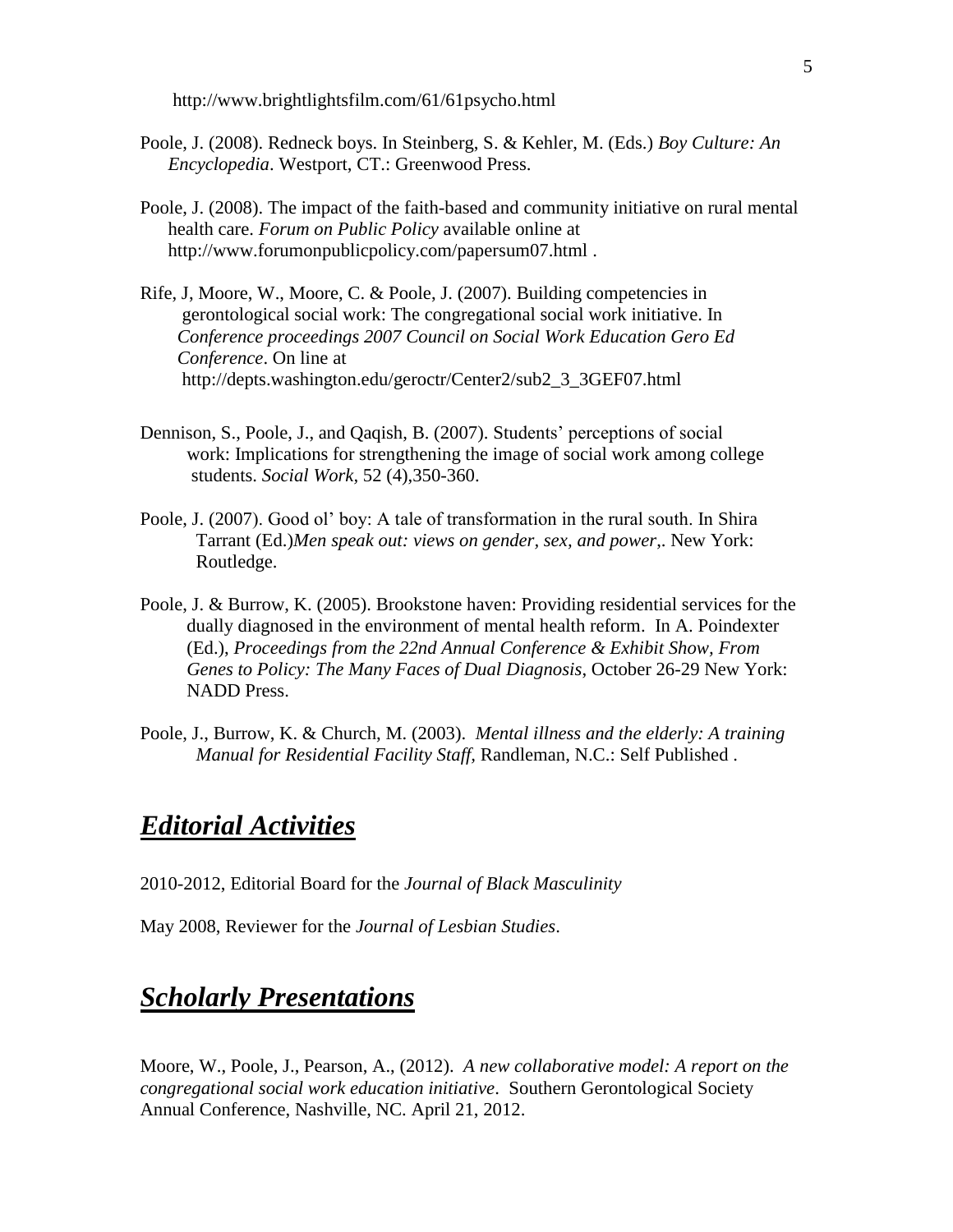Poole, J. Pearson, A, Moore, L. and Moore, W. (2012). *Collaborative services: Congregational social work education initiative and the partnership project*. The American Society on Aging National Conference, Washington, D.C, March 31, 2012.

Poole, J., Moore, W., Pearson, A. (2011) *Initiating new community and field education partnerships: The congregational social work education initiative (CSWEI) model*. The New York State Social Work Education Association, October 13, 2011.

Poole, J., Pearson, A. and Moore, W. (2011). *Creating community collaboratives: Aging services for older adults*. The North Carolina Governor's Conference on Aging, Charlotte, NC, October  $19<sup>th</sup>$ , 2011.

Poole, J. and Church, M. (2011). *Making the personal political in the classroom: Possibilities for activist pedagogies.* The South Atlantic Philosophy of Education Society Annual Program Meeting, Richmond, VA. October 1, 2012.

Poole, J. (2011). *Loving my sissy self: Being queer in the rural southern united states.* The First Global Conference on Gender and Love, Oxford University, Mansfield College, Oxford, UK. September 20, 2011.

Poole, J., Pearson, A., Moore, W. (2011). *Collaborative services for aging adults: The congregational social work education initiative.* The American Society on Aging Annual Meeting, San Francisco, CA. April 28, 2011.

Burrow, K. and Poole, J. (2011). *Stories from the county home: Inclusive perspectives on aging and mental illness.* The American Society on Aging Annual Meeting, San Francisco, CA. April 28, 2011.

Moore, W., Poole, J., Pearson, A., Kanode, J., and Moore, L. (2011). *A new collaborative model: A report on the congregational social work education initiative*. Southern Gerontological Society Annual Conference, Raleigh, NC. April 15, 2011.

Poole, J. (2011). *Out of a new closet: Understanding queer identities*. The Appalachian State University Celebrate, Educate, Appreciate Diversity Conference, Boone, NC. March 26, 2011.

Poole, J. and Pearson, A. (2010). *Creative community collaborative: The congregational social work education initiative*. The North American Association of Christians in Social Work, Raleigh, NC. November 13, 2010.

Poole, J., Pearson, A., Moore, W., and Moore, L. (2010). *Community collaboration: Aging service innovations.* The 2010 North Carolina Governor's Conference on Aging, Research Triangle Park, October 13, 2010.

Poole, J., & Church, M. (2010). *Out in class: Transformative life experiences as pedagogy*. The South Atlantic Philosophy of Education Society Annual Program Meeting, Greensboro, NC, October 1, 2010.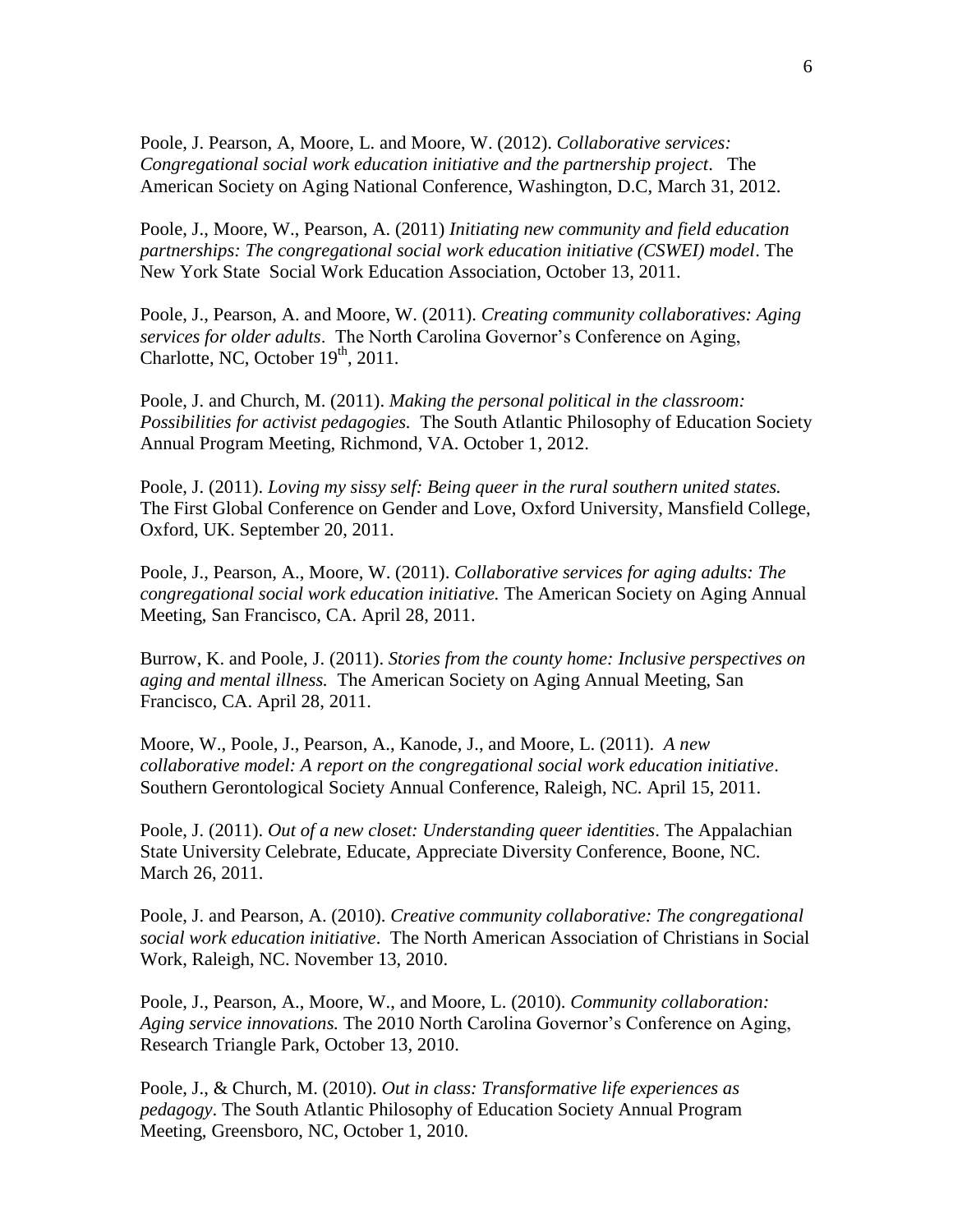Poole, J. (2010). *"Quittin' Time!": Exploring black masculinities in the film gone with the wind.* The Conference on African American Culture and Experience, Greensboro, NC. September 26, 2010.

Poole, J. (2010). *Do ask, do tell: Sexualities in military culture*. The Veteran's Administration Medical Center, Salisbury, NC, March 26, 2010.

Poole, J. & Dennison, S. (2010). *How to access knowledge and skills acquisition across a curriculum: Competency based learning outcome measures for graduate education programs*. The 2010 Lilly Education Conference on College and University Teaching, Greensboro, NC, February 5, 2010.

Poole, J. (2010). *Out of another closet: Understanding queer identities*. The Appalachian State University Celebrate, Educate, Appreciate Diversity Conference, Boone, NC, January 30, 2010. (cancelled due to snow)

Poole, J. (2009). *Including aging in the advanced msw curriculum: A model for curriculum revision*. Presented at the Annual Program Meeting, Council on Social Work Education, Austin, TX, November 8, 2009.

Moore, L.; Pearson, A.; Poole, J. (2009). *A bridge to somewhere: Creating collaboration between faith community nurses and social work students*. Presented at the Annual Meeting of the Westburg International Symposium, St. Louis, MO, September 26, 2009.

Moore, W.; Kanode, J.; & Poole, J. (2009). *Infusing aging into the msw curriculum* Southern Gerontological Society Annual Conference, St. Petersburg, FL. April 18, 2009.

Poole, J, Pearson A. (2009). *Community Partnerships: Aging services innovations*. American Society on Aging, Aging in America National Conference of the NCOA and ASA, Las Vegas, NV. March 16, 2009.

Poole, J. and Kanode, J. (2008). *Gero-Innovations in the advanced msw curriculum: Outcomes and Lessons Learned.* Council on Social Work Education Annual Program Meeting, Philadelphia, PA. October 31, 2008.

Moore, W. and Poole, J. *The congregational social work education initiative: Integrating gerontology content in bsw and msw field instruction,* Southern Gerontological Society Annual Conference, Atlanta, GA. April 19, 2008.

Poole, J., Moore, W. & Kanode, J. *Gero-innovations in the master's advanced curriculum project,* Southern Gerontological Society Annual Conference, Atlanta, GA. April 19, 2008.

Rife, J., Poole, J., Pearson, A., & Moore, L. *The congregational social work education initiative: Integrating gerontology content in bsw and msw field instruction*, Aging in America National Conference of the NCOA and ASA, Washington, D.C. March 28, 2008.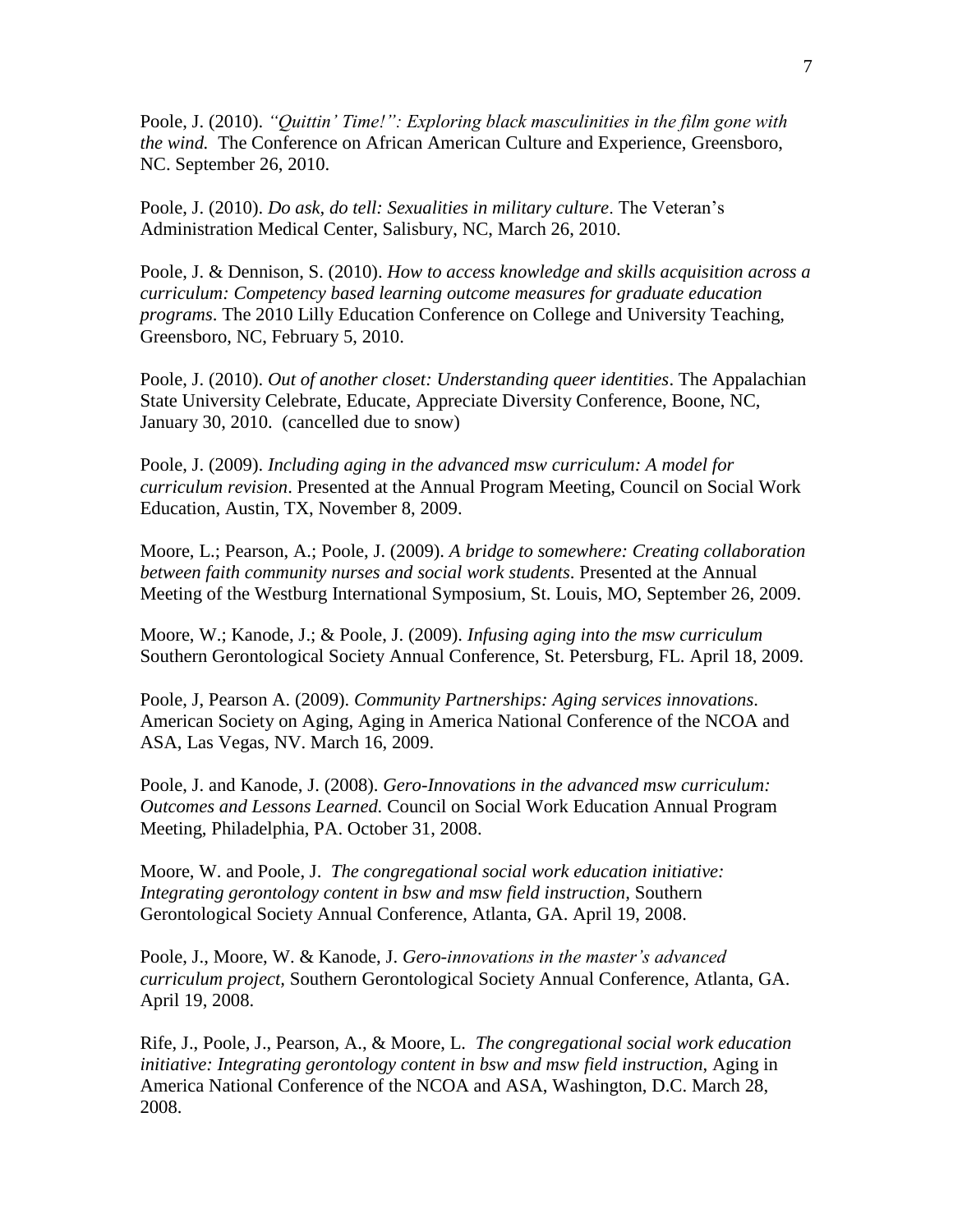Poole, J., *The impact of the faith based community initiative on rural mental health care,* The Oxford Roundtable, Oxford University, Oxford, England July, 25 2007.

Poole, J., *Incorporating gerontological issues into clinical supervision,* National Association of Social Workers North Carolina Chapter June 15, 2007.

Poole, J., *Using the DSM-IV-TR in clinical supervision*, National Association of Social Workers North Carolina Chapter, June16, 2007.

Poole, J., *Riding a rollercoaster: Understanding bipolar disorder*, Greensboro Mental Health Association 11<sup>th</sup> annual conference, Greensboro, N.C., April 12, 2007.

Poole, J., *Disabled children and their elderly parents*, Southern Gerontological Society, Greensboro, N.C. April 12, 2007

Poole, J., *Building competencies in gerontological social work: The congregational social work initiative*, Council on Social Work Education Gero-Ed Conference, Charleston, S.C., February 3, 2007.

Poole J., *Geriatric specialty teams: Increasing knowledge about mental illness in older adults*, Southern Gerontological Society Lexington, Lexington, K.Y., April 7, 2006.

Poole, J. and Burrow, K., *Brookstone haven: Residential care in the environment of mental health reform*, National Association for the Dually Diagnosed 22<sup>nd</sup> Annual Conference, St. Louis M.O., October 28, 2005.

# *Clinical and Consultative Presentations*

Poole, J. (2011). "Crisis Intervention." Therapeutic Alternatives Inc., Randleman, NC. June 7, 9, and 14, 2011 and July 18, 20, and 21, 2011. (3 contact hours per day – 9 each session).

Poole, J. (2011). "Anxiety Disorders, Post Traumatic Stress Disorder, Mood Disorders, and Psychotic Disorders." Crisis Team Intervention (CIT) for Law Enforcement Personnel. Randolph Community College, Asheboro, NC March, 22, 2011.

Poole, J. (2010). "Anxiety Disorders, Post Traumatic Stress Disorder, Mood Disorders, and Psychotic Disorders." Crisis Team Intervention (CIT) for Law Enforcement Personnel. Randolph Community College, Asheboro, NC July, 19, 2010.

Poole, J. (2009). "Using the DSM-IV-TR: A Review." Family Services of the Piedmont, Greensboro, NC October, 23, 2009.

Poole, J. (2009). "Bipolar disorder." Moses Cone Social Work Staff, Greensboro, NC August 27, 2009.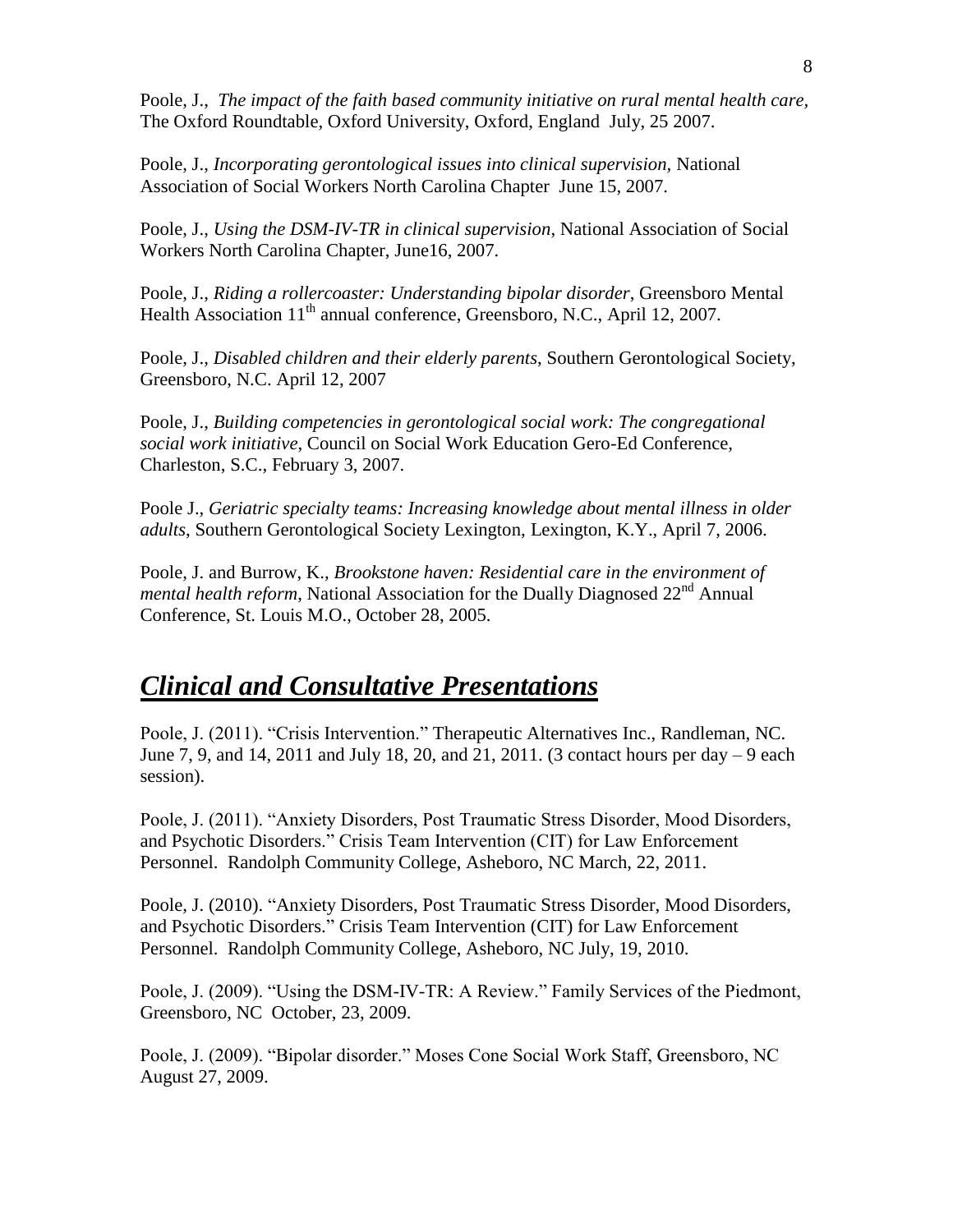Poole, J. (2008). "Out of the closet: Working with people who are sexually diverse." The North Carolina Community Support Conference, Winston Salem, NC. November 13, 2008.

Poole, J., "Can we talk? Establishing and maintaining a therapeutic relationship with the people you serve," North Carolina State-wide Community Support Conference, Winston Salem, NC November 8, 2006.

Poole, J., & Burrow, K., "Expert testimony in a NC Joint Legislative Committee hearing on housing for people with mental illness," Raleigh, N.C., November 14, 2006.

Poole, J., "Mental health reform in north carolina," Guilford Hospice Kids Path, Greensboro, N.C., December 12, 2006.

Poole, J., "Mental health reform in north carolina," NASW Guilford Co. Chapter Fall Seminar 2005, Greensboro, N.C. October 11, 2005.

Poole, J., *"*Discovering power in the story: Using narrative principles to enhance therapy," National Association of Social Workers North Carolina Chapter Clinical Summer Institute, Wilmington, N.C. July 20, 2005.

Poole, J., *"*Care for the caregiver," Geriatric Specialty Teams Meeting, Raleigh, N.C., October 12, 2004.

Poole, J. "Utilizing outcomes measures," Administrative Team Meeting Therapeutic Alternatives Inc., Randleman, N.C. September 18, 2004.

Poole, J. "Stress Management for Human Services Workers," Staff Meeting at Brookstone Haven, Randleman, N.C. April, 20, 2002.

Poole, J., "Understanding dissociative disorder," Clinical Staff Training for Randolph County Mental Health, May, 10, 2000.

# *Funded Projects*

- Poole, J. (2012). *Evaluation of the impact of a psychiatrist in a community hospital ed*. The Randolph Hospital Foundation at \$7,574.
- Poole, J., Person, A. (submitted 2012). *Expansion of CSWEI into Rockingham county*. The Kate B Reynolds Foundation at \$15,686.

Moore, L., Poole, J., Pearson, A. (submitted 2012). Expansion of CSWEI into Rockingham County. Subcontract with Annie Penn Foundation at \$31,075.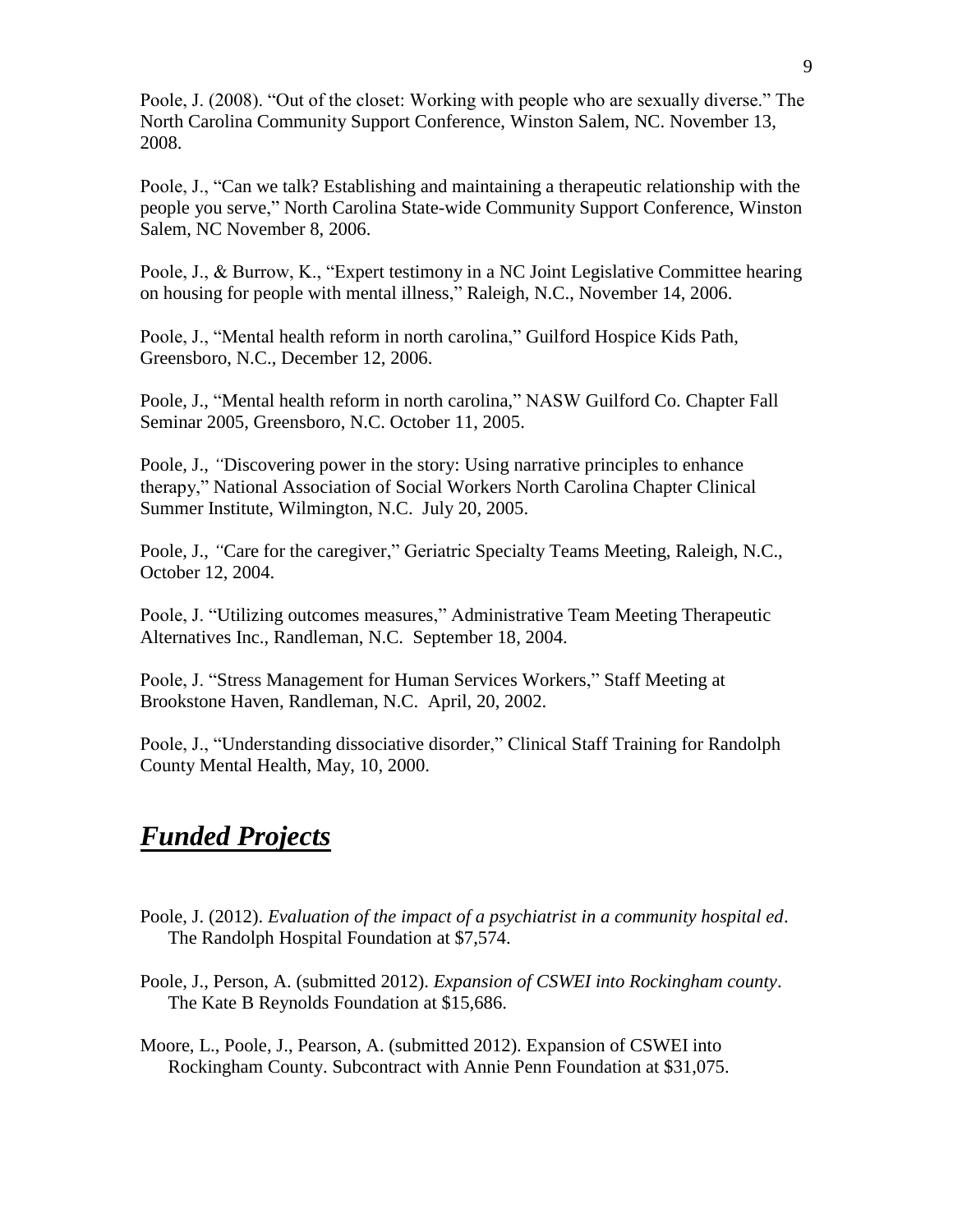- Crume, Y., Nsonwu, M., Poole, J., Bailey, R. (submitted 2012). Supporting "thriving families" in the Oakwood Forest community. The Kate B Reynolds Foundation at \$53,020 (UNCG subcontract amount).
- Poole, J., Rife, J., Pearson, A. (2011). *The congregational social work education initiative*. Non-competitive award for continuation of program FY 2011-2012. The Cone Health Foundation at \$77,894.
- Poole, J., Rife, J., Pearson, A., Bacallao, M., Bailey, R. (2011). *The partnership for addressing mental health, substance abuse, and co-occurring disorders in vulnerable populations*. Renewal for year two 2011-2012 at \$85,253.
- Poole (2011). *The impact of degradation on males who identify as gay*. The UNCG Office of Research and Development New Faculty Grant at \$5000.
- Poole (2010). *Factors that Influence Recovery for People with Mental Illnesses Who Live in Long Term Care Facilities*. The UNCG Office of Service Learning at \$4000. This is a community based project involving graduate and undergraduate students.
- Poole, Pearson, Moore, Beerman, Bacallao (2010). *The partnership for addressing mental health, substance abuse, and co-occurring disorders in vulnerable populations*. The Cone Health Foundation at \$255,759 over three years.
- Poole, Rife, Pearson (2010). *The congregational social work education initiative*. Noncompetitive award for continuation of program FY 2011. The Cone Health Foundation at \$77,894.
- Taylor, M. and Poole, J. (2008). *The bachelor's experiential learning project*. Council on Social Work Education and the Hartford Foundation two years at \$7,500.
- Poole, J. Moore, W. and Kanode, J. ( 2007). *The master's advanced curriculum project*. Council on Social Work Education and the Hartford Foundation first year at \$19, 000 and one subsequent year at \$19, 000.
- Moore, W., Rife, J., Poole, J, and Moore C. (2007) *The congregational social work education initiative*. The Moses Cone Wesley Long Community Health Foundation funding for initial year at \$120, 120, subsequent two years pending favorable review at \$100, 000 each year.

# *University Service*

Fall 2011-Spring 2012 - Chancellor's Advisory Committee on Equity, Diversity, and Inclusion – Co-Chair GLBTQI Faculty and Staff Inititative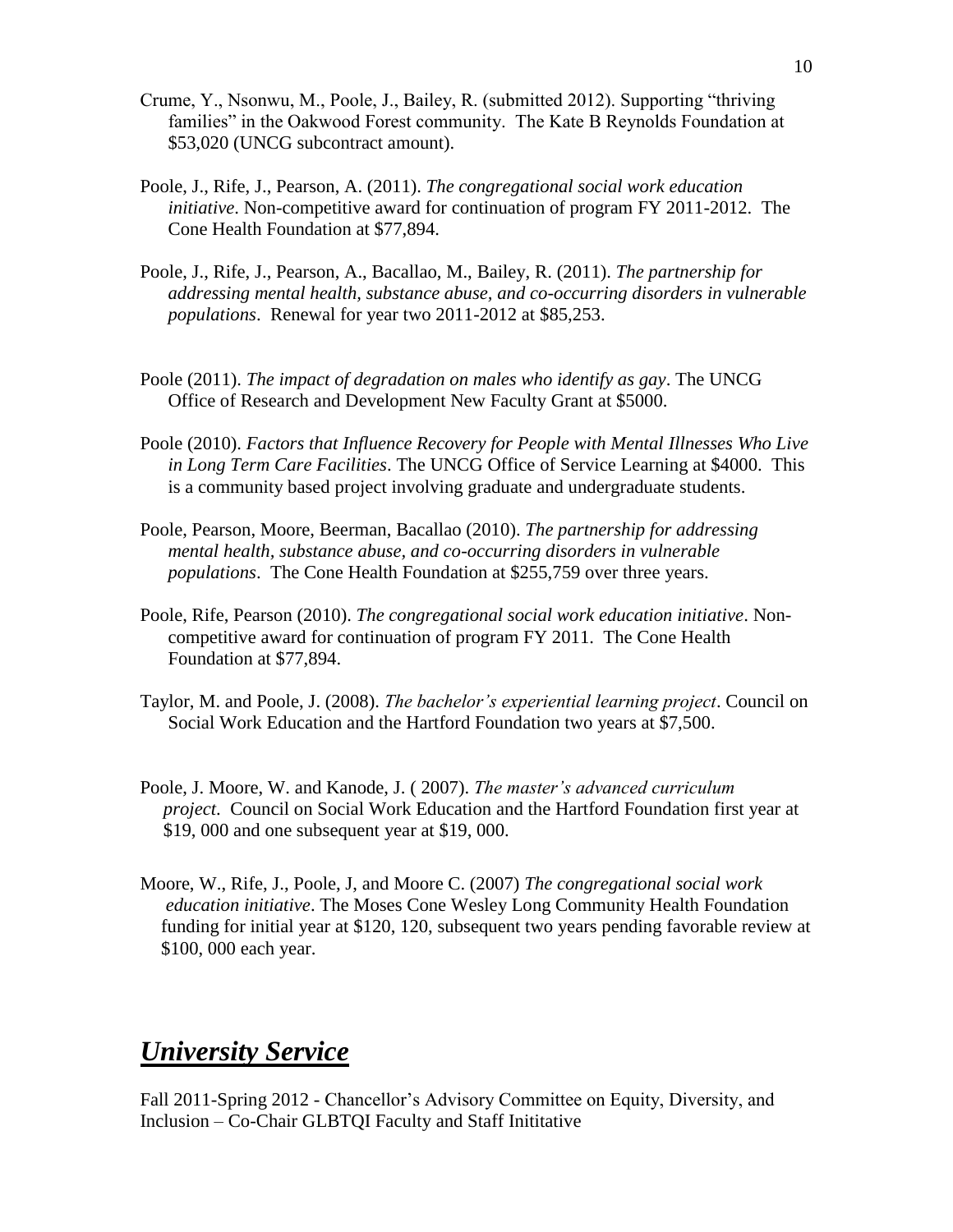Fall 2011-Spring 2012 member Chancellor's Advisory Committee on Equity, Diversity, and Inclusion, UNC Greensboro

Fall 2010-present Co-Faculty Advisor for the UNCG PRIDE student organization.

Fall 2010-Spring 2011 - member Chancellor's Advisory Committee on Equity, Diversity, and Inclusion, UNC Greensboro - Co-chair of the "diversity hub" initiative.

2010-2011– member School of Human Environmental Sciences research advisory committee

2010-2011 – member of the CTC symposium planning committee

2010-2011 – JMSW Faculty Committee

Fall 2009-Spring 2010 – member Chancellor's Advisory Committee on Equity, Diversity, and Inclusion, UNC Greensboro

2009-2010 – member School of Human Environmental Sciences research committee

2008-2009 – member School of Human Environmental Sciences research committee

Spring 2009 – Thesis committee member

Burrow, K. (2009). *Disrupting normal: Narratives of inclusion in mental health and aging*. Thesis project as part of the requirements for the MS in Gerontology.

Fall 2009 – JMSW Faculty Committee – member

Fall 2008-Spring 2009 - Faculty Senate Inclusivity Task Force

Fall 2008-Spring 2009 - School of Human Environmental Sciences Research Committee

Fall 2008 – JMSW Faculty Committee – member

Fall 2007 – Provide supervision to CSWEI Director/Lecturer

Fall 2007 – JMSW Faculty Committee – member

Fall 2007 – JMSW Field Faculty Committee – member

Spring 2007 - JMSW Faculty Committee – member

Spring 2007 – BSW Faculty Committee - member

# *Honors and Awards*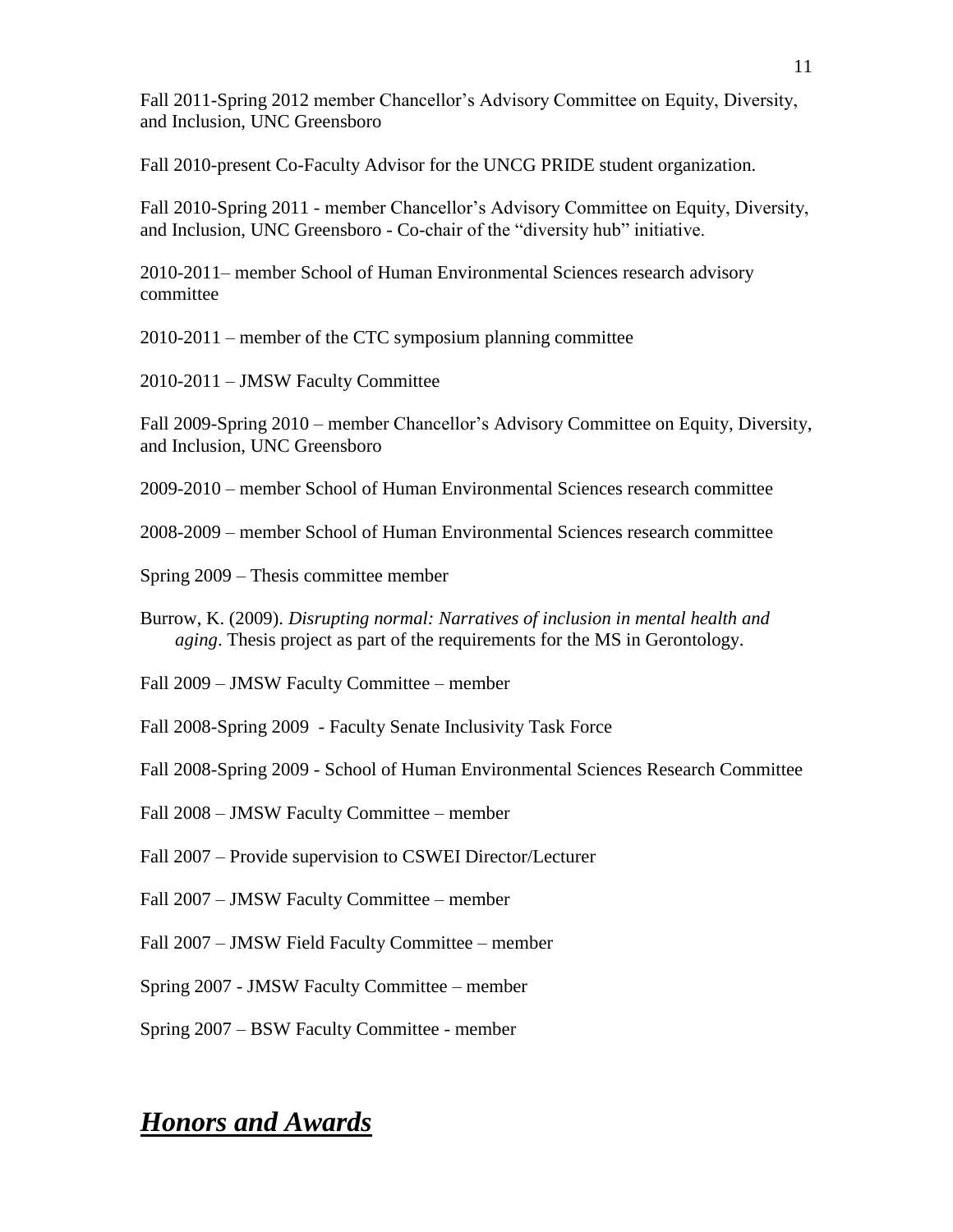2007 The Mary Frances Stone Outstanding Teacher Award in the School of Human Environmental Sciences – UNC Greensboro

2007 Inaugural Hall of Fame for Carolina Winter Ensembles Association - Inductee

2001 Area Director's Award for Outstanding Service, Randolph County Mental Health

1999 Outstanding Graduate Student Award –UNCG School of Human Environmental **Sciences** 

1999 Induction into Phi Alpha National Graduate Social Work Honor Society

1999 Chair, JMSW Student Organization

1999 Coordinator of JMSW Mentors Program

1998 Meritorious Educator Award, Archdale-Trinity Chamber of Commerce

Recipient, Governor's Certificate of Appreciation for Service to Volunteer's to the Court – a program for youthful first-time offenders

# *Professional Memberships*

National Association of Social Workers

Council on Social Work Education

American Society on Aging

# *Professional Service*

October 12, 2010 – Guest Speaker at High Point University for PRIDE student organization

2006-present – Clinical supervision for PLCSW candidates

Spring 2009 – clinical consultation for Guilford County Health Department Clinical Social Workers

Fall 2007 – Fall 2009 - Clinical supervision and program development consultation with Top Priority Inc., Winston Salem, N.C.

Clinical supervision for provisionally licensed clinical social workers - September 2002 – ongoing